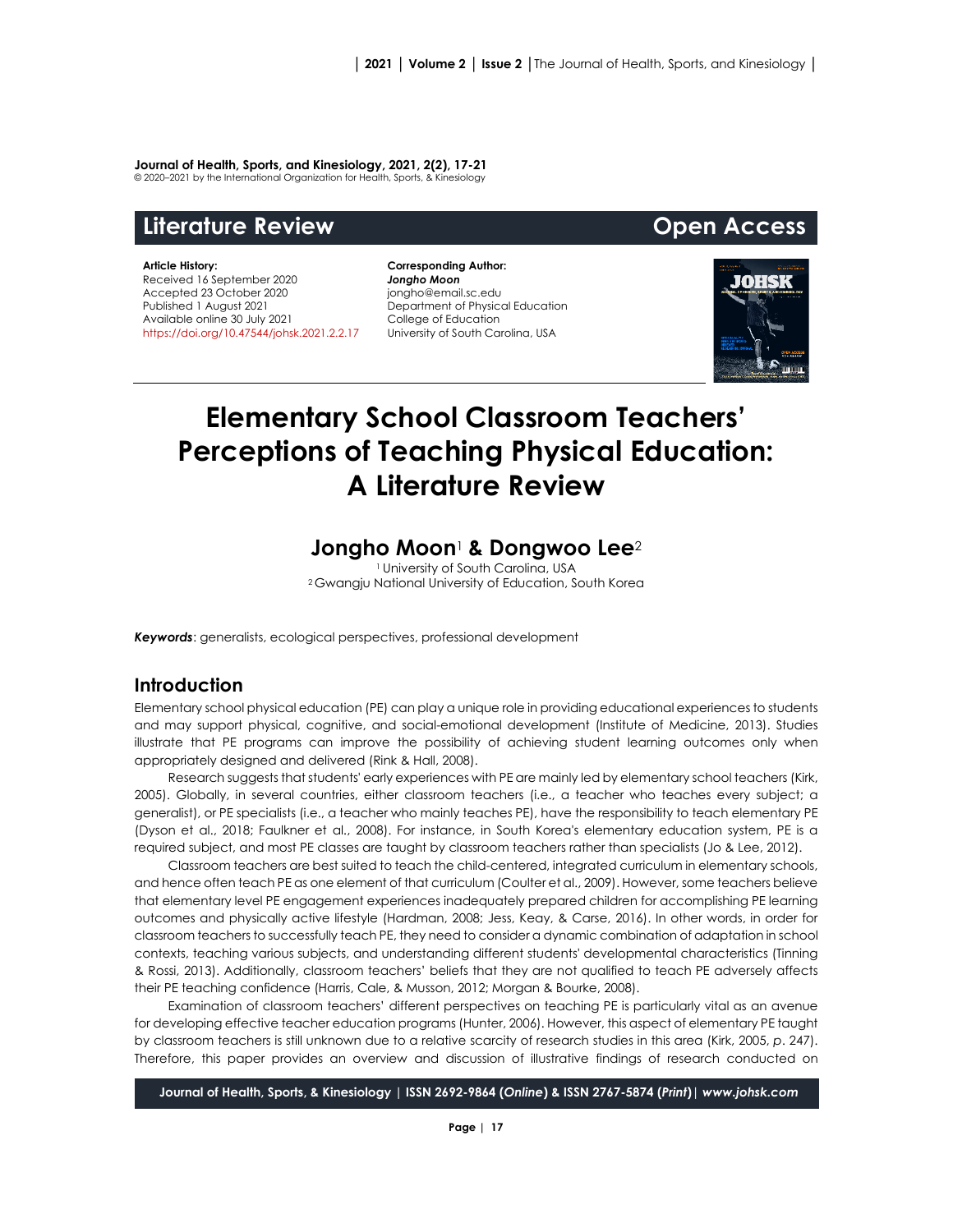classroom teachers' perceptions of teaching PE.

# **Overview**

The author conducted an exhaustive search of published research articles via three major databases: Google Scholar, Education Resources Information Center (ERIC), and Web of Science. The search terms included elementary school classroom teacher, primary school classroom teacher, generalist, non-specialist, physical education, perception, experience, practice, barrier, belief, and value (see Figure 1). Using the resulting articles, the review is organized into the following themes (Thomas & Harden, 2008): (a) apprehension of teaching PE, (b) different perceptions of value for PE classes, and (c) ecological perspectives in teaching PE.



#### *Figure 1. Flow Chart for Search Results and Selection of Article*

## *Apprehension of Teaching PE*

Various studies have highlighted the low levels of teacher expertise and confidence about teaching PE (Dyson et al., 2018; Gordon et al., 2016; Harris et al., 2012; Miller et al., 2016). Truelove et al. (2019) found that many classroom teachers expressed that they did not possess the subject knowledge or skills to deliver adequate PE lessons. In addition, studies reported that classroom teachers recognized the benefits of PE but would generally prefer to teach other subjects due to a perceived lack of knowledge and ability in this key learning area (Harris et al., 2012; Morgan & Hansen, 2008). Moreover, once teachers are in-service, there is a lack of professional learning opportunities to support them (Dyson, Gordon, & Cowan, 2011; Petrie & lisahunter, 2011). Limited training opportunities exacerbate classroom teachers' lack of confidence in their ability to teach PE (Dyson et al., 2018).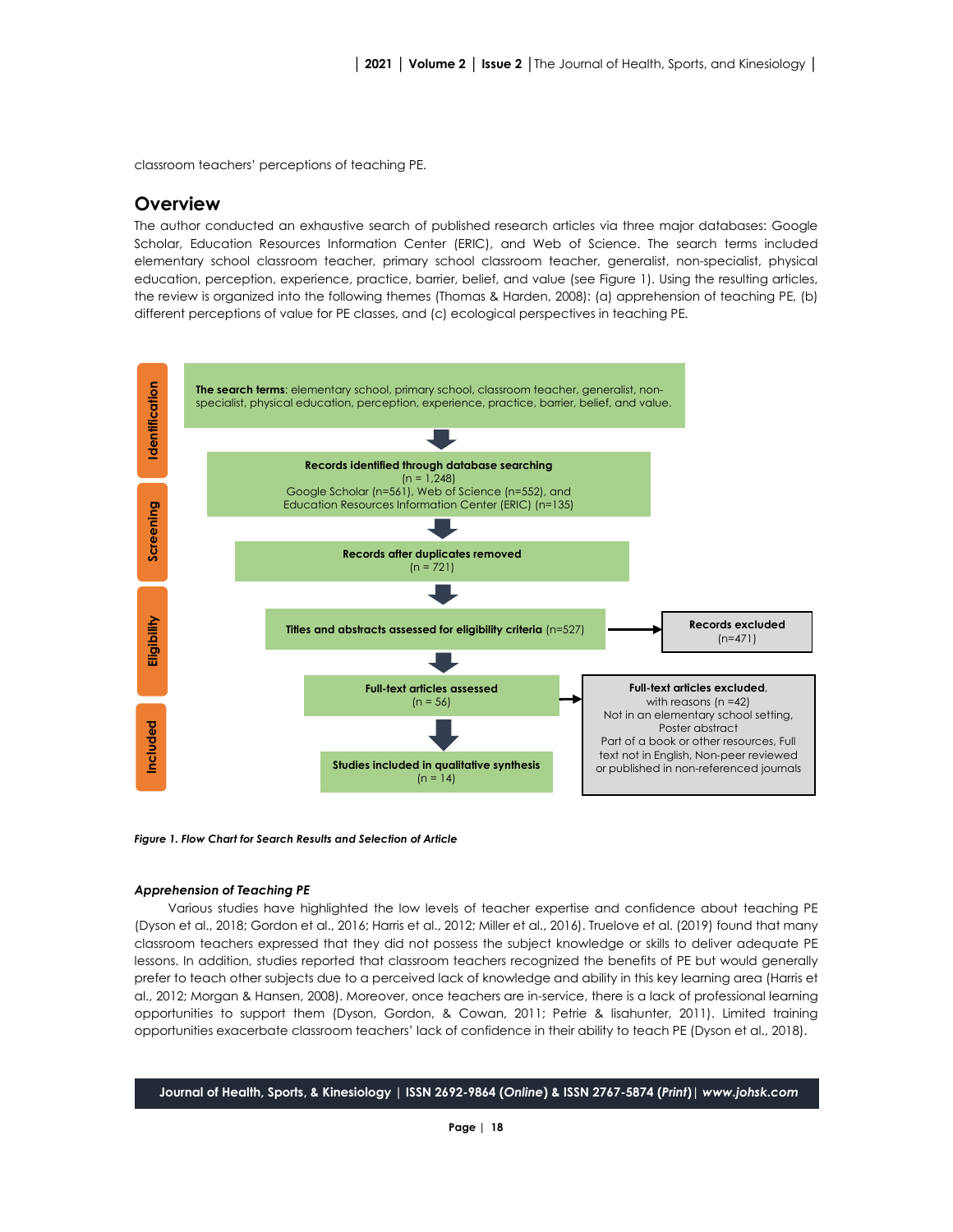## *Different Perceptions of Value for PE Classes*

Studies have illustrated that some classroom teachers have negative attitudes and perceptions toward PE (Dyson et al., 2011; Sherman, Tran, & Alves, 2010) and do not believe that PE is an important subject (Barney & Deutsch, 2012). These negative perspectives significantly impact the quality of delivery and effectiveness of PE programs as well as the attitudes of their students (Morgan & Bourke, 2008; Morgan & Hansen, 2007). On the other hand, researchers have found that some classroom teachers do perceive PE to be an important part of the elementary school curriculum (Jess et al., 2016) but prefer to teach classroom-based subjects such as science and mathematics (Morgan & Bourke, 2008). Additionally, Morgan and Hansen (2008) mentioned that many classroom teachers were unwilling to teach PE but value it as an important curricula component. However, this perception of increased importance did not guarantee the delivery of quality PE or that students would develop desired knowledge and skills (DeCorby et al., 2005).

## *Ecological Perspectives in Teaching PE*

Researchers have also found that a theoretical approach related with this research topic concerns the ecological perspective, which posits that the individuals studied are unique and holistic beings in a continuous process of becoming and seeking full personal integration in a changing environment (Bronfenbrenner, 1992). This perspective can be used to describe the classroom teachers' dynamic relationships among individuals, groups, and their environments of teaching PE (Bronfenbrenner, 1992). Many research studies conducted work based on this perspective (Jess et al., 2016).

Studies address the issues with classroom teachers' environments, the lack of clearly defined roles for classroom teachers, and the lack of peer-teacher support (Hendricks et al., 2016; Morgan & Bourke, 2008; Sherman et al., 2010). Despite a number of studies indicating that the most substantial factors for teaching PE are related to a classroom teacher's attitudinal disposition, others have claimed institutional factors (i.e., school environment), or factors outside a teacher's control (e.g., policy), are more pertinent impediments (Morgan, 2008). Hardman and Marshall (2001) presented that reduced time, poor financial and material support, and increasing marginalization hinder classroom teachers' efforts to teach elementary school PE. Similarly, Mandigo et al. (2004) described how classroom teachers believed that lack of funding, lack of equipment, and constrained time for PE in an already crowded curriculum were the barriers to PE lessons.

# **Considerations**

This review can help provide educators with useful resources for classroom teachers' professional development that focuses on delivering quality PE lessons. In order to diminish the gap between instruction-theory and the practice of teaching in actual school contexts, more research is needed regarding the meaning of varied educational phenomena and lived experiences in school contexts (Pope, 2000). Additionally, there is very little empirical research conducted on the process by which novice classroom teachers develop into experienced teachers. For instance, there are insufficient studies to deeply understand the lived experiences of teaching PE that are based in the contexts of teachers who are required to teach every subject including PE, such as novice teachers in South Korea. Therefore, for future research, it is necessary to investigate the experiences of classroom teachers who teach PE in regard to their perceptions, barriers, and professional identity (e.g., teachers' perceptions of themselves, how their perceptions affect their teaching practices within school environments, etc.). This research will help to unveil the multiple realities of classroom teachers' experiences teaching PE, with the ultimate goal of improving pre- and in-service teacher education programs for quality teaching of PE.

# **References**

Barney, D. & Deutsch, J. (2012). Attitudes and perceptions of elementary classroom teachers use of physical education time for planning. *International Electronic Journal of Elementary Education, 4*(2), 367*–*376.

Bronfenbrenner, U. (1992). *Ecological systems theory*. Philadelphia, PA: Jessica Kingsley Publishers.

Coulter, M., Marron, S., Murphy, M., Cosgrave, C., Sweeney, T., & Dawson, G. (2009). Teaching PE: The central role of the class teacher. *Intouch, 102*, 39–41.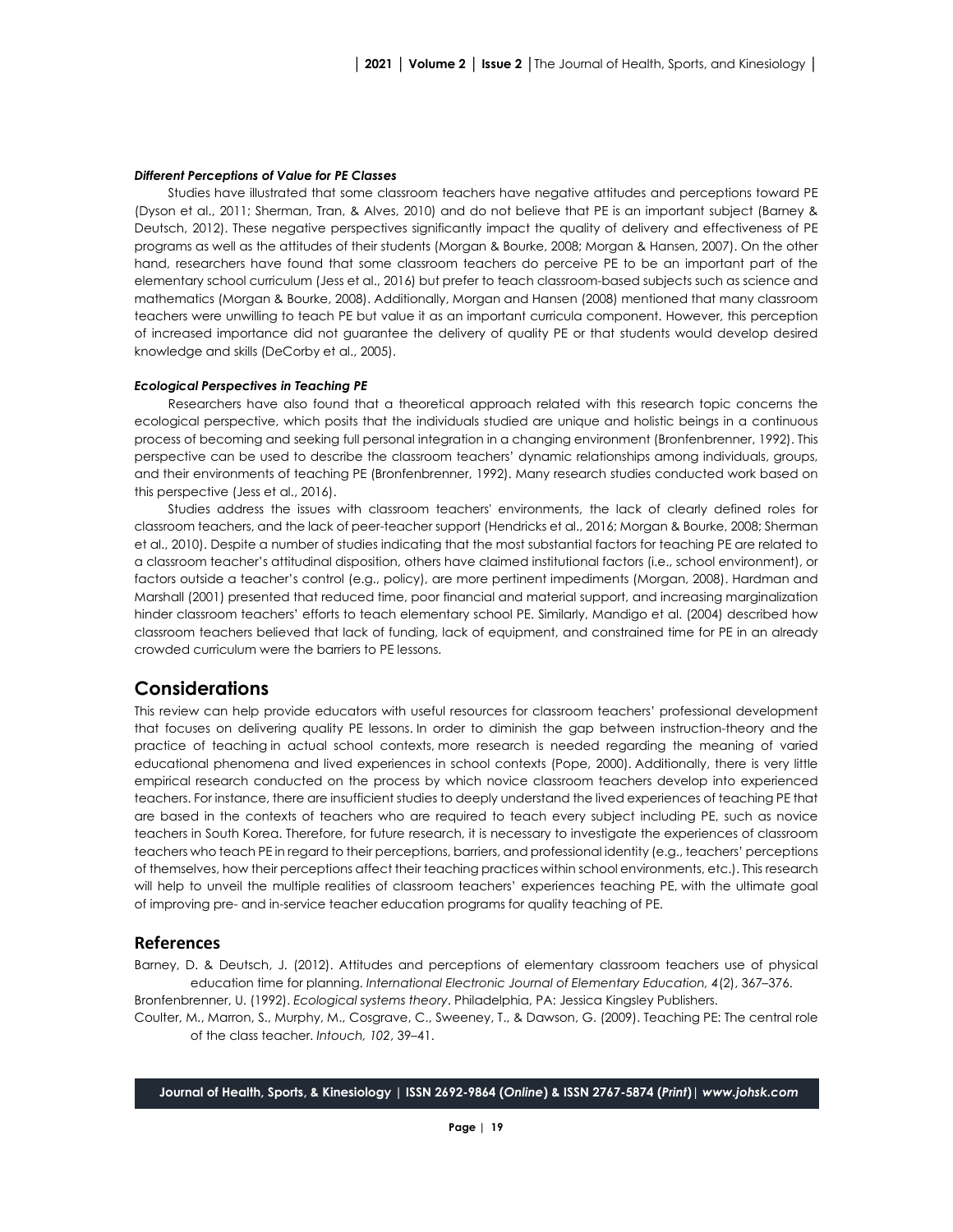- DeCorby, K., Halas, J., Dixon, S., Wintrup, L., & Janzen, H. (2005). Classroom teachers and the challenges of delivering quality physical education. *The Journal of Educational Research, 98*(4), 208–220.
- Dyson, B. Cowan, J., Gordon, B., Powell, D., & Shulruf, B. (2018). Physical education in Aotearoa New Zealand primary schools: Teachers' perceptions and policy implications. *European Physical Education Review, 24*(4), 1–20.
- Dyson, B., Gordon, B., & Cowan, J. (2011). What is physical education in primary schools in Aotearoa/New Zealand? *Asia-Pacific Journal of Health, Sport and Physical Education*, *2*(3/4), 5–16.
- Faulkner, G.E.J., Dwyer, J.J.M., Irving, H., Allison, K.R., Adalf, E.M., & Goodman, J. (2008). Specialist or nonspecialist physical education teachers in Ontario elementary schools: Examining differences in opportunities for physical activity. *Alberta Journal of Educational Research, 54*(4), 407–419.
- Gordon, B., Dyson, B., Cowan, J., McKenzie, A., & Shuruf, B. (2016). Teachers' Perceptions of Physical Education in Aotearoa/New Zealand Primary Schools. *New Zealand Journal of Educational Studies, 51*, 99–111.

Hardman, K. (2008). Physical education in schools: A global perspective. *Kinesiology, 40*(1), 5–28.

- Hardman, K., & Marshall, J. J. (2001). World-wide survey on the state and status of physical education in schools. In G. Doll-Tepper (Ed.), *Proceedings of the World Summit on Physical Education* (pp. 15–37). Berlin, Germany: International Council of Sport Science and Physical Education.
- Harris, J., Cale, L., & Musson, H. (2012). The predicament of primary physical education: A consequence of 'insufficient' ITT and 'ineffective' CPD? *Physical Education and Sport Pedagogy, 17*(4), 367–381.
- Hendrickx, M. M., Mainhard, M. T., Boor-Klip, H. J., Cillessen, A. H., & Brekelmans, M. (2016). Social dynamics in the classroom: Teacher support and conflict and the peer ecology. *Teaching and Teacher Education, 53*, 30– 40.
- Hunter, L. (2006). Research into elementary physical education programs. In D. Kirk, D. Macdonald, & M. O'Sullivan (Eds.), *Handbook of physical education* (pp. 580–595). London: Sage.
- Institute of Medicine. (2013). *Educating the student body: Taking physical activity and physical education to school*. Washington, DC: The National Academies Press.
- Jess, M., Keay, J., & Carse, N. (2016). Primary physical education: a complex learning journey for children and teachers. *Sport, Education and Society, 21*(7), 1018–1035.
- Jo, K., & Lee, O. (2012). Pre-service teachers` identity development as physical education teacher in an elementary physical education methods course. *The Korean Journal of Physical Education, 51*(3), 129–142.
- Kirk, D. (2005). Physical education, youth sport and lifelong participation: The importance of early learning experiences. *European Physical Education Review, 11*(3), 239–255.
- Mandigo, J. L., Thompson, L. P., Spence, J. C., Melnychuk, N., Schwartz, M., Causgrove Dunn, J., & Marshall, D. (2004). A descriptive profile of physical education teachers and related program characteristics in Alberta. *The Alberta Journal of Educational Research, 50*(1), 87–102.
- Miller, A., Christensen, E., Eather, N., Gray, S., Sproule, J., Keay, J., & Lubans, D. (2016). Can physical education and physical activity outcomes be developed simultaneously using a game-centered approach? *European Physical Education Review, 22*(1), 113–133.
- Morgan, P. J., & Bourke, S. F. (2008) Non-specialist teachers' confidence to teach PE: the nature and influence of personal school experiences in PE. *Physical Education and Sport Pedagogy, 13*(1), 1–29.
- Morgan, P. J., & Hansen, V. (2008). Classroom teachers' perceptions of the impact of barriers to teaching physical education on the quality of physical education programs. *Research Quarterly for Exercise and Sport, 79*(4), 506–516.
- Morgan, P. J., & Hansen, V. (2007). Recommendations to improve primary school physical education: Classroom teachers' perspective. *The Journal of Educational Research, 101*(2), 99–108.
- Petrie, K., & lisahunter. (2011). Primary teachers, policy, and physical education. *European Physical Education Review, 17*(3), 325–329.
- Pope, C. (2006). Interpretive Perspectives in Physical Education Research. In D. Kirk, D. Macdonald, & M. O'Sullivan (Eds.), *Handbook of physical education* (pp. 21–36). London: Sage.
- Rink, J. & Hall, T. (2008). Research on effective teaching in elementary school physical education. *The Elementary School Journal, 108*(3), 207–218.
- Sherman, C. P., Tran, C., & Alves, Y. (2010). Elementary school classroom teacher delivered physical education: Costs, benefits and barriers. *Physical Educator, 67*(1), 2–17.

# **Journal of Health, Sports, & Kinesiology | ISSN 2692-9864 (***Online***) & ISSN 2767-5874 (***Print***)|** *www.johsk.com*